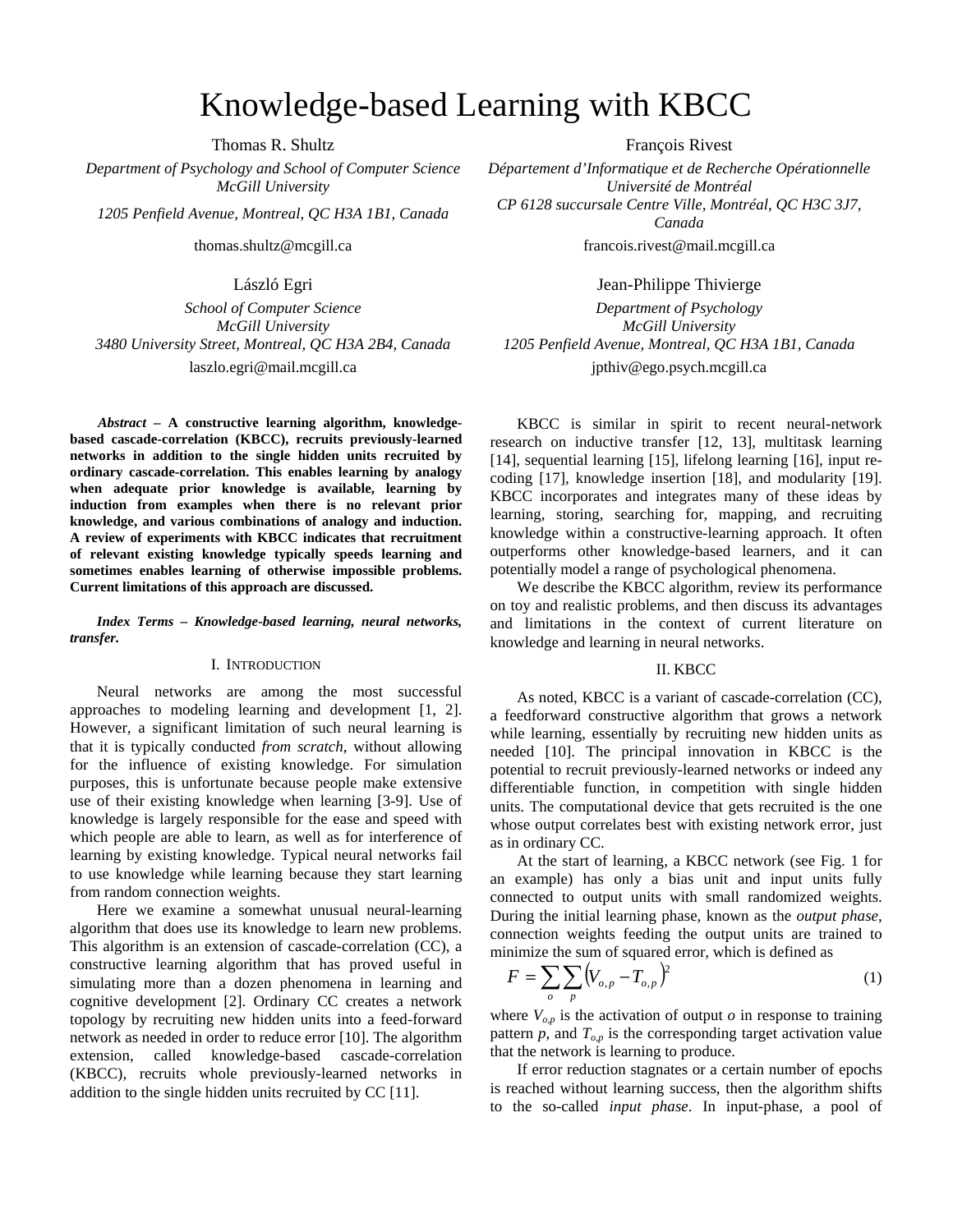candidate units and source networks is collected, and small random weights are used to connect every non-output unit of the target network to each input of each recruitment candidate. Those weights are then trained to maximize a covariance between each candidate's outputs  $c<sub>o</sub>$  and residual error in the target network. This covariance for each candidate is defined as:

$$
G_c = \frac{\sum_{c_o} \sum_o Cov(V_{c, E})^2_{c_o, o}}{\sum_o \sum_p E^2_{o, p}}
$$
 (2)

where  $E_{o,p}$  is the error at output unit *o* for pattern *p*,  $V_c$  is the matrix of candidate output activations for all patterns, *E* is the matrix of target network error for all patterns, and  $Cov(V<sub>c</sub>, E)$ the covariance matrix relating output activations and errors.

Input-phase training continues until a maximum number of epochs is reached or until the increases in correlations stagnate. When the input phase is finished, the candidate with the highest *G* value is installed in the network with new connection weights from the outputs of the recruit to the target network's output units. These new weights are initialized with small random values having the negative of the sign of the correlation.

The algorithm then shifts back to output phase to adjust all target-network output weights in order to use the new recruit effectively. KBCC continues to cycle back and forth between output and input phases until learning is complete, or some maximum number of epochs expires. A hypothetical KBCC target network with three recruits is illustrated in Fig. 1.



Fig. 1 Hypothetical KBCC network that has recruited two source networks and a sigmoid unit. The dashed line represents a single connection weight, thin solid lines represent weight vectors, and thick solid lines represent weight matrices. The arrow indicates direction of activation flow.

#### II. APPLICATIONS OF KBCC

KBCC has been applied to both toy and realistic problems.

#### *A. Toy Problems*

Although toy problems may not seem as challenging as realistic problems and simulations, they can play an important role in understanding the behavior and ability of complex algorithms such as KBCC.

*1) Geometric shapes*: The first batch of toy problems we explored involved learning about two-dimensional geometric shapes under various transformations such as translation, rotation, and size changes, as well as compositions of complex shapes from simpler shapes [11]. Networks had to learn to distinguish points within a target shape from points outside the shape. Plots of activation outputs enabled evaluation of a network's knowledge representations.

An illustration of KBCC compositionality is presented in Fig. 2. To learn a cross shape, this network recruited previously-learned vertical and horizontal rectangles, greatly shortening learning time, and lessening the number of recruits and connection weights [11]. Notice that the recruited components of the cross in Figure 2 are very similar to their original sources and that the original sources remain unaltered in the composition. These are characteristics of classical, concatenative compositionality, in which the components are incorporated unaltered. This is supposed to be impossible for neural networks [20, 21].



Fig. 2. Output activation diagrams for a KBCC network that learned a cross target (*c*) by recruiting its two components (*a* and *b*). Dark dots represent training points inside a shape; light dots training points outside a shape. White background indicates generalization to test points inside a shape, black background indicates generalization to test points outside the shape, and gray background indicates intermediate values.

Learning time without relevant knowledge was 4 to 16 times longer than with relevant knowledge on these kinds of problems, depending on particular conditions. There was a strong tendency to recruit relevant knowledge whenever it was available.

Direct comparison revealed that KBCC networks were faster to learn translation problems than were Multitask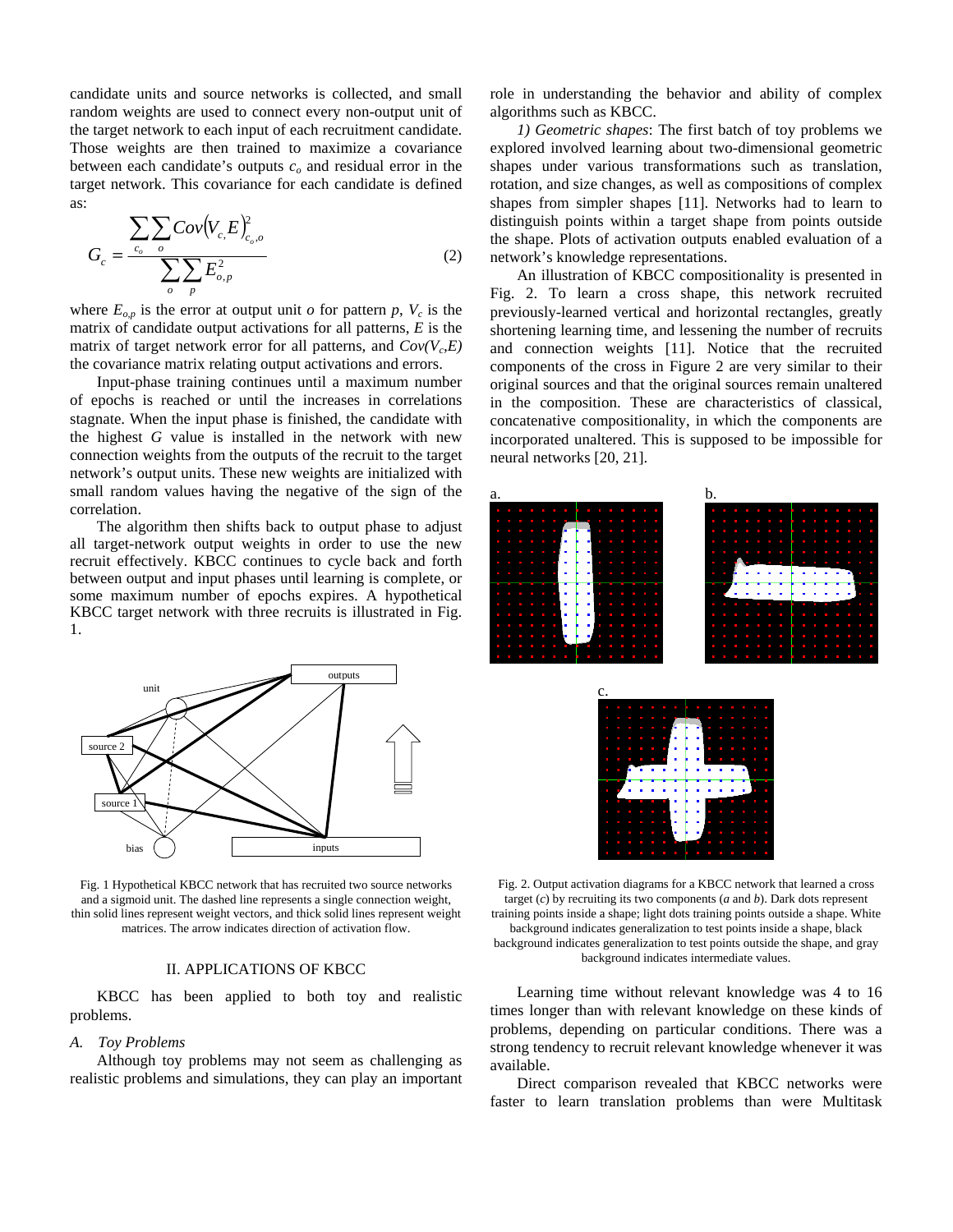Learning (MTL) networks [22]. An MTL network is trained in parallel on several tasks from the same domain, with a single output for each task [14]. MTL networks typically learn a common hidden-unit representation, which can be useful for learning subsequent tasks from the same domain.

*2) Parity*: Other toy, but difficult problems involved learning high-level parity problems with knowledge of smaller parity problems. Parity problems require a network to turn on an output unit only when an odd number of binary inputs are on. Generalization in such problems has been notoriously difficult to demonstrate. KBCC networks learned parity-8 problems (with 8 binary inputs) faster and with fewer recruits than did CC networks when parity-4 networks were included in the KBCC candidate source pool [23]. Such parity-4 networks tended to be recruited by KBCC target networks whenever available.

*3) Chessboard Shapes*: Similarly, KBCC networks learned complex chessboard shapes from knowledge of simpler chessboards [23]. As with parity, networks here used simpler previous knowledge to compose a solution to a similar, but more complex problem and learning was speeded up accordingly. Fig. 3 shows output activations of a KBCC network having learned an 8x8 chessboard shape after recruiting a 4x4 chessboard source network. The striped pattern indicates that this network learned alternating hyperplanes demarcating positive vs. negative output regions. This is an efficient solution that generalizes well even beyond the range of the training patterns.



Fig. 3 Output activation plot for a KBCC network that learned an 8x8 chessboard shape. The training patterns are marked with *+* for positive output and *x* for negative output. White background represents positive generalizations, black background represents negative generalizations, and gray background represents intermediate values.

## *B. Realistic Problems*

KBCC has also been applied to several realistic problems. *1) Vowel Recognition*: KBCC networks with knowledge of vowels from one sort of speaker (e.g., adult males) learned to recognize vowels spoken by other sets of speakers (e.g., children and adult females) faster than networks without such knowledge [24].

*2) Splice Junctions*: KBCC was also applied to gene splice-junction determination using biological rules

(previously learned as networks) as source knowledge. Because not all sources were recruited, KBCC was useful in identifying the knowledge that was required. On this task, KBCC required fewer recruits than did knowledge-free CC networks, but did not outperform CC on learning speed and accuracy, probably due to the limited utility of some of the rules [25].

Rather than having to be learned, symbolic rules can be injected into a source network as in the KBANN (Knowledge-Based Artificial Neural Networks) algorithm [18]. However, unlike KBANN, which combines inputs with only ANDs and ORs, a variant of KBCC, called rule-based cascadecorrelation (RBCC), uses an *n-of-m* scheme in which *n* of *m* inputs can turn on the output unit [26]. This is more general and more flexible than using only AND (essentially *m-of-m*) and OR (*1-of-m*).

Moreover, unlike KBANN networks that involve injecting rules by hand into a target network, RBCC itself decides which rule-based sources to recruit, based on the standard CC criterion of selecting the source whose output activations correlate best with target-network error. RBCC (and ordinary KBCC) networks learned the splice-junction problem more accurately and faster than did KBANN networks [26]. RBCC networks also generalized better than did KBANN networks on this problem. An advantage of RBCC is that rules can be represented more crisply than if inductively learned by a CC source network.

*3) Primality*: The most recent realistic problem to which we applied KBCC is prime-number detection. An integer greater than 1 is *prime* if it has exactly two divisors, 1 and itself. An integer greater than 1 having more than two divisors is termed *composite*. The integer 1 is by definition neither prime nor composite.

One might think that the primality of an integer *n* could be determined by checking whether *n* is divisible by any integers between 2 and  $n - 1$ . Indeed it can be, but such testing can be much more efficient. The only divisors needed are primes from 2 to the integer part of  $\sqrt{n}$  [27]. Further increases in efficiency can be gained by starting with the smallest prime and increasing divisor size until finding a divisor that works. This is because the smaller the prime divisor, the more composites it can detect in a fixed range of integers.

KBCC target networks learning to classify integers as prime or composite came to perform in just this fashion when their pool of source knowledge contained networks that knew whether an input integer could be divided by each of a range of divisors [28]. There was, for example, in the candidate pool a divide-by-2 network, a divide-by-3 network, etc., up to a divisor of 20. KBCC target networks recruited only source networks involving prime divisors below the square root of the largest number they were trained on (360). That is to say, they avoided recruiting single hidden units or source networks with composite divisors, any divisors greater than square root of 360 even if prime, and divisor networks with randomized connection weights. Moreover, they recruited their divide-by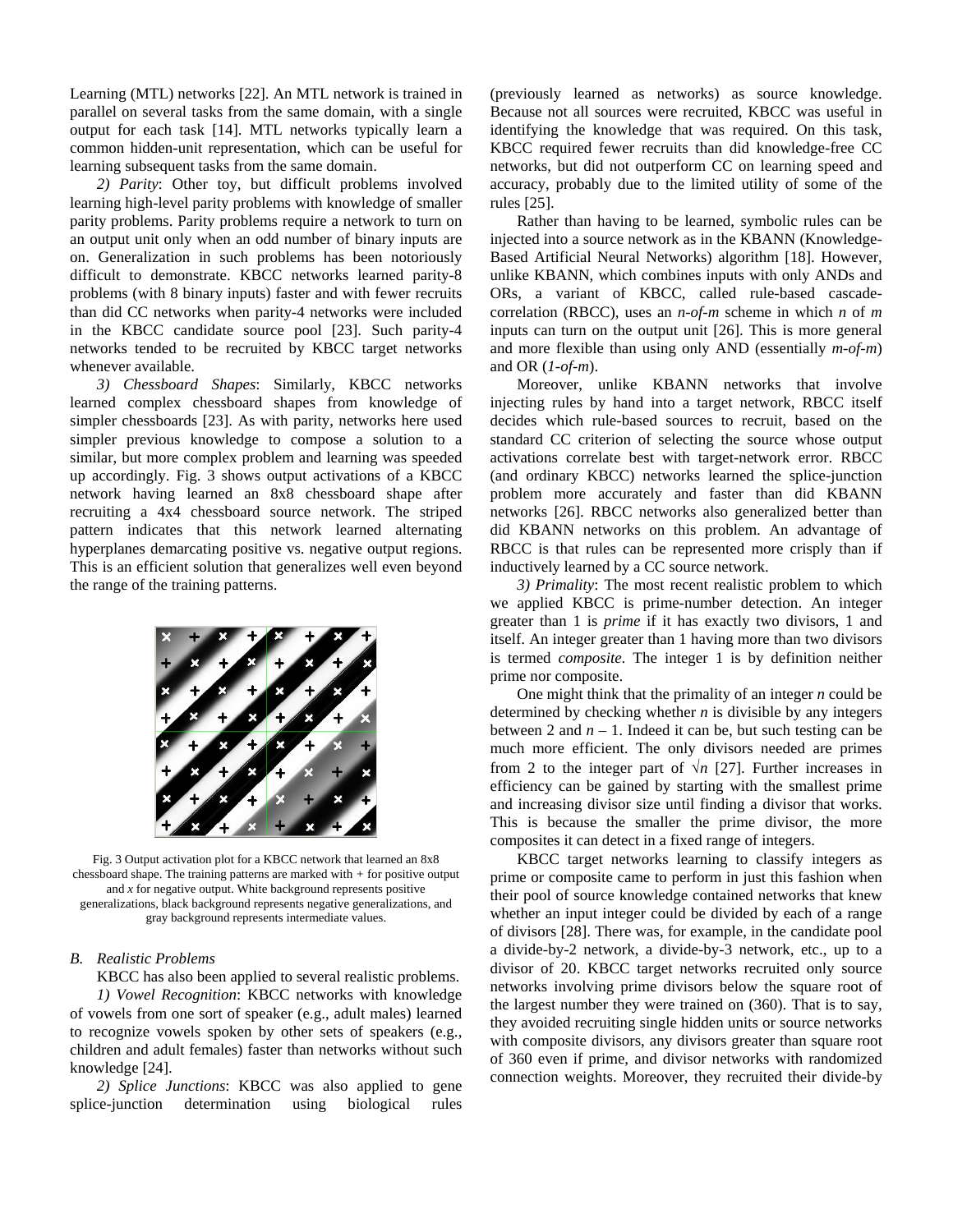sources in order from small to large, installing all recruits on a single layer.

Installing more than one recruit on the same layer is enabled by a variation of CC called sibling-descendant cascade-correlation (SDCC) [29]. One-half of the candidate recruits (known as siblings) have no inputs from the previous layer of hidden units; the other half of the candidates (known as descendants) do have such inputs just as in classical CC. Sibling and descendant candidates compete with each other to be recruited based on their relative values of *G* as computed in (2). In this fashion, SDCC can build a variety of network topologies, depending on which recruit's activations correlate best with network error at the time of recruitment. Extension of the sibling-descendant idea to KBCC allows previouslylearned networks to likewise be installed as either siblings or descendants.

To our initial surprise, KBCC target networks never recruited a divide-by-2 source network, but it turned out this was because they instead learned to use the last binary digit of *n* to easily determine if *n* was odd or even. As with humans, this is an effective shortcut to actually dividing by 2.

Developing in this fashion, KBCC target networks learned to classify their training integers in about one third of the epochs required by knowledge-free control networks, with fewer recruits on fewer network layers, and they generalized almost perfectly to novel test integers. In contrast, even after learning the training patterns to perfection, knowledge-free networks generalized less well than automatic guessing that the integer was composite, which was true 81% of the time in the integers employed.

A knowledge-representation analysis of the KBCC networks further revealed that they had composed an understanding of primality characterized by the Boolean expression:  $\neg(n$  is divisible by 2)  $\land \neg(n$  is divisible by 3)  $\land \dots$  $\land \neg(n$  is divisible by the largest prime  $\lt = \lor n$ ). In other words, these KBCC networks represented primality as a composition of divisor components, thus contradicting the popular view that compositionality is beyond the ability of artificial neural networks [20, 21]. Because the internals of the recruited source networks were preserved, it was argued that this type of compositionality is fully *concatenative*, unlike the mere *functional* compositionality of networks that are unable to recruit existing knowledge [30, 31].

Although not really a simulation of the psychology of prime-number testing, these results do bear some interesting similarities to the continued educational use of the ancient *sieve of Eratosthenes* (circa 200 BC) in teaching about prime numbers. Essentially, both methods order divisors from small to large and use only prime divisors below  $\sqrt{n}$ .

## III. NEUROLOGICAL CORRESPONDENCE

 Although not a detailed model of brain circuits, KBCC is inspired by evidence about how the brain supposedly works and thus incorporates many neurological features. Like other artificial neural networks, KBCC contains generic neurons with sigmoid activation functions having an activation floor and ceiling and a sharp, but continuous threshold between them. Like ordinary CC, KBCC implements both direct and indirect connectivity between sites and grows by recruiting new computational devices, suggestive of synapto- and neurogenesis [32]. The topology of a KBCC network changes, not only by growing, but also by pruning relatively unused connections [33]. KBCC also mimics two fundamental features of brain organization, functional specialization and integration [34]. Source networks in KBCC are typically specialized and can be integrated into solutions of new tasks through learning. Unlike a variety of hybrid systems for combining symbolic and neural methods [35-38], RBCC is implemented in a homogeneous neural fashion, as are brain networks. RBCC has been used to model the interactions between frontal and temporal cortices during resolution of lexical ambiguities [32].

 Until recently, it has not been clear how brains might implement complex learning algorithms like KBCC. However, the learning rules used in the CC family of algorithms can be rewritten in a mathematical form that is a small extension of the Hebb rule, which is widely regarded as being biologically realistic [39].

## IV. DISCUSSION

 In closing, we address some of the advantages and limitations of knowledge-based learning as implemented in KBCC.

## *A. Advantages of KBCC*

 KBCC is a general learner with considerable power and flexibility. Like CC, KBCC can automatically construct a network to suit the particular problem being learned, and escape from Fodor's paradox about not being able to learn anything genuinely novel [40, 41]. KBCC seamlessly integrates inductive and analogical learning such that each can compensate for the other. It learns by analogy to what it already knows whenever it can, resorts to learning by induction from examples when it knows nothing relevant, and achieves required combinations of learning by analogy and induction [11].

 Existing knowledge is automatically selected from various sources without the intervention of a human programmer and without regard for the number and order of network inputs and outputs [11]. KBCC selects, maps, and tweaks existing knowledge automatically to aid new learning, and is able to compose solutions without changing the recruited components [28], as in classical, concatenative compositionality. Building on existing knowledge in these ways allows learning to be fast and accurate [11] and is sometimes necessary for neural learning to generalize [28].

## *B. Limitations of KBCC*

 One of the biggest limitations of KBCC is that its search for source knowledge is computationally expensive, especially in a mature and experienced network that has learned a lot. However, the difficulty that humans have in finding analogous knowledge that they are known to possess suggests that this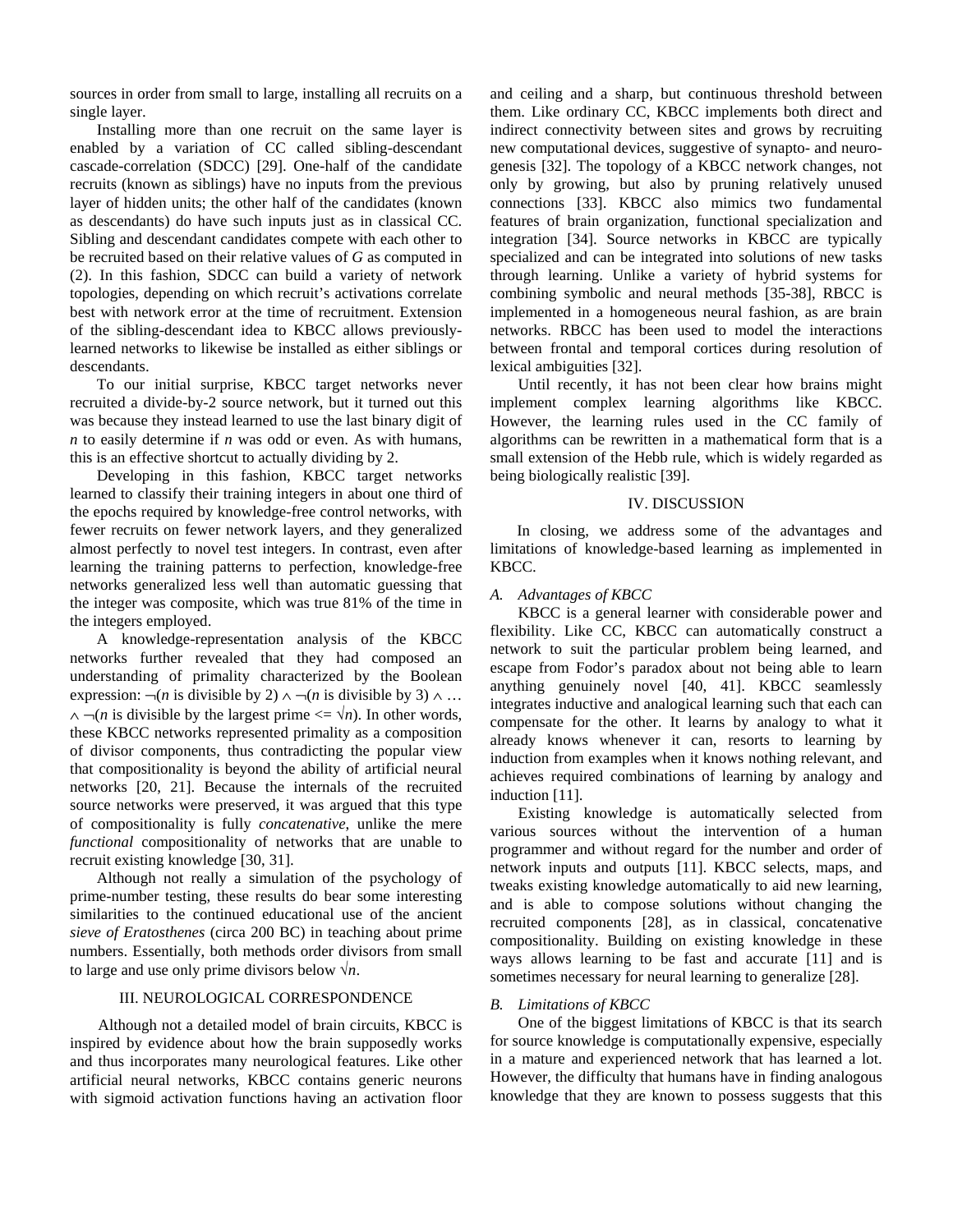limitation may actually enhance data coverage in psychology simulations. Humans are known to sometimes require hints in their search for analogous knowledge [42, 43]. Perhaps KBCC could similarly benefit from hints, conceivably by biased weighting of *G* in (2) [32]. Such biasing of *G* would have to be implemented in some realistic and tractable fashion.

 At this point, there are still too few psychology simulations using KBCC. This is partly due to the fact that most psychology experiments on knowledge-based learning use quite simple linearly-separable problems. KBCC, by starting in output phase, can learn such problems without having to recruit any knowledge. A possible solution might involve starting KBCC in input phase instead, where it would try to recruit relevant knowledge even for simple linear problems. Another solution would be to continue working with more complex, non-linear problems as here, and bring these into the laboratory for psychological study. Non-linear problems such as prime-number testing might be possible to use with ordinary human participants.

 Another limitation is that, in its current form, KBCC never modifies the source networks that it recruits. Only the input weights to the source and the output weights from the source get modified with learning. Freezing of internal connection weights and installation of copies of source networks are computationally effective, but may be psychologically unrealistic. They seem to conflict with new psychological research on memory consolidation that indicates that memories are labile just after retrieval [44]. A natural way to modify weights inside of source networks would be to back-propagate error signals through all layers of source networks. It is an open question whether this would damage KBCC learning and performance and cover emerging results on memory reconsolidation.

 Still another problem is that the technique currently used in pruning KBCC (and CC) networks is not psychologically realistic. In this technique, weights are pruned from a network until error on an additional, generalization test set begins to increase [33], a method known as *early stopping*. This is unrealistic because such test sets rarely occur in natural human learning. Perhaps simpler pruning methods such as removing very small weights would work nearly as well and be more psychologically realistic.

 A final limitation of KBCC is that segmentation of learning tasks is done by the experimenter. It would be more natural for a learning algorithm to autonomously determine whether a learning task is new or old. This is a problem that is common in machine-learning algorithms and it has received relatively little attention. Perhaps the passage of time, changes in content or context, or changes in input or output coding could signal that a learning task is new and thus requires a fresh target network. An automatic novelty detector might also help with this problem [45].

#### ACKNOWLEDGMENT

 This research was supported by a grant from the Natural Sciences and Engineering Research Council of Canada to Shultz and an FQRNT Graduate Fellowship to Thivierge. We are grateful to Yoshio Takane for some excellent comments.

#### **REFERENCES**

- [1] J. L. Elman, Bates, E. A., Johnson, M. H., Karmiloff-Smith, A., Parisi, D., & Plunkett, K., *Rethinking innateness: A connectionist perspective on development.* Cambridge, MA: MIT Press, 1996.
- [2] T. R. Shultz, *Computational developmental psychology*. Cambridge, MA: MIT Press, 2003.
- [3] A. Robins, "Transfer in cognition," *Connection Science*, vol. 8, pp. 185-203, 1996.
- [4] G. Nakamura, "Knowledge-based classification of ill-defined categories," *Memory and Cognition*, vol. 13, pp. 377-384, 1985.
- [5] E. Heit, "Models of the effects of prior knowledge on category learning," *Journal of Experimental Psychology: Learning, Memory, and Cognition*, vol. 20, pp. 1264-1282, 1994.
- [6] F. C. Keil, "Conceptual development and category structure," in *Concepts and Conceptual Development: Ecological and Intellectual Factors in Categorization*, U. Neisser, Ed. Cambridge: Cambridge University Press, 1987.
- [7] G. L. Murphy, "A rational theory of concepts," *The Psychology of Learning and Motivation*, vol. 29, pp. 327-359, 1993.
- [8] M. J. Pazzani, "Influence of prior knowledge on concept acquisition: Experimental and computational results," *Journal of Experimental Psychology: Learning, Memory, and Cognition*, vol. 17, pp. 416-432, 1991.
- [9] E. J. Wisniewski, "Prior knowledge and functionally relevant features in concept learning," *Journal of Experimental Psychology: Learning, Memory, and Cognition*, vol. 21, pp. 449-468, 1995.
- [10] S. E. Fahlman, & Lebiere, C., "The cascade-correlation learning architecture," in *Advances in neural information processing systems 2*, D. S. Touretzky, Ed. Los Altos, CA: Morgan Kaufmann, 1990, pp. 524-532.
- [11] T. R. Shultz and F. Rivest, "Knowledge-based cascade-correlation: Using knowledge to speed learning," *Connection Science*, vol. 13, pp. 1-30, 2001.
- [12] L. Y. Pratt, "Discriminality-based transfer between neural networks," in *Advances in neural information processing systems 5*. San Mateo, CA: Morgan Kaufmann, 1993, pp. 204-211.
- [13] B. Rehder, & Murphy, G. L., "A knowledge-resonance (KRES) model of category learning," in *Proceedings of the Twenty-third Annual Conference of the Cognitive Science Society*. Mahwah, NJ: Erlbaum, 2001, pp. 821-826.
- [14] R. Caruana, "Multitask learning," *Machine Learning*, vol. 28, pp. 41-75, 1997.
- [15] D. Silver, & Mercer, R., "The parallel transfer of task knowledge using dynamic learning rates based on a measure of relatedness," *Connection Science*, vol. 8, pp. 277-294, 1996.
- [16] S. Thrun, & Mitchell, T., "Integrating inductive neural network learning and explanation-based learning," in *Proceedings of the Thirteenth International Joint Conference on Artificial Intelligence*, R. Bajcsy, Ed. San Mateo, CA: Morgan Kaufmann, 1993.
- [17] A. Clark, & Thornton, C., "Trading spaces: Computation, representation, and the limits of uninformed learning," *Behavioral and Brain Sciences*, vol. 20, pp. 57-97, 1997.
- [18] J. W. Shavlik, "A framework for combining symbolic and neural learning," *Machine Learning*, vol. 14, pp. 321-331, 1994.
- [19] M. I. Jordan, & Jacobs, R. A., "Hierarchical mixtures of experts and the EM algorithm," *Neural Computation*, vol. 6, pp. 181-214, 1994.
- [20] J. A. Fodor, & Pylyshyn, Z. W., "Connectionism and cognitive architecture: A critical analysis," *Cognition*, vol. 28, pp. 3-71, 1988.
- [21] S. Pinker, *How the mind works*. New York: Norton, 1997.
- [22] T. R. Shultz, & Rivest, F., "Using knowledge to speed learning: A comparison of knowledge-based cascade-correlation and multi-task learning," in *Proceedings of the Seventeenth International*